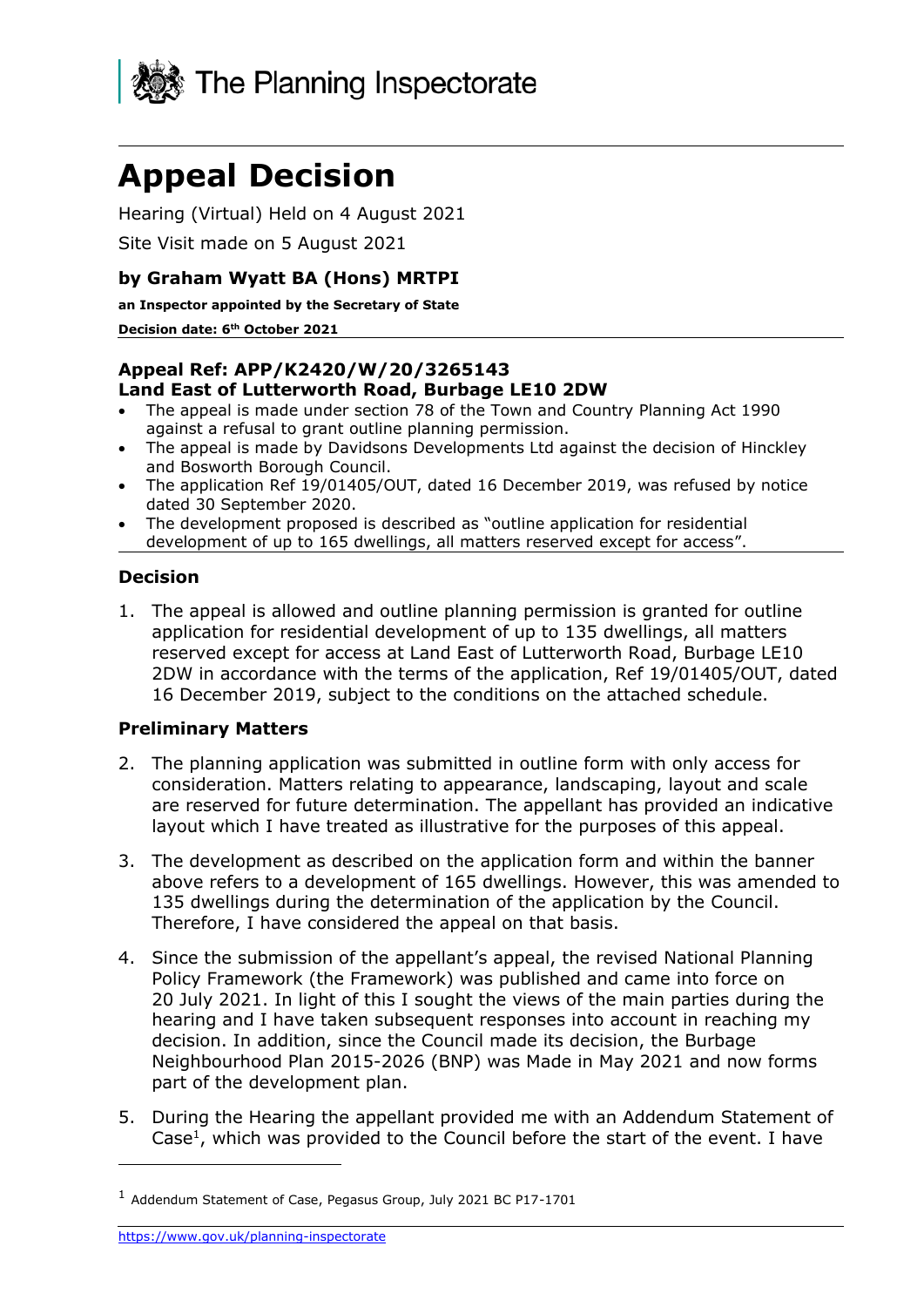also been provided with a completed legal agreement in the form of a planning obligation (the obligation), pursuant to section 106 of the Town and Country Planning Act 1990, which I will return to later in this decision letter.

#### **Main Issue**

6. The main issue in this appeal is the effect of the proposed development on the character and appearance of the area.

### **Reasons**

- 7. The appeal site lies beyond the settlement boundary of Burbage and forms part of the open countryside that surrounds the settlement to the south and east. The Hinckley and Bosworth Borough Landscape Character Assessment 2017 (LCA) categorises the site as being within Landscape Character Area F: Burbage Common Rolling Farmland. The LCA identifies key characteristics of the area as gently rolling arable and pasture farmland with medium to large scale rectilinear field pattern bounded by low hedgerows.
- 8. The LCA also identifies key sensitivities and values and records that the area east and south of Burbage provides a rural setting to the settlement. The Landscape Sensitivity Assessment<sup>2</sup> (LSA) identifies the appeal site as being within Sensitivity Area 08: Burbage South and East (Area 08). The LSA also identifies low hedgerows to field boundaries and the semi-rural character of the area and provides guidance to ensure that new development avoids the higher ridge top area adjacent to the cemetery, which forms the immediate rural setting to the core of Burbage. Opportunities should ensure that the pattern of hedgerows and historic field patterns, where distinctive s-shaped or dog leg boundaries remain, are retained.
- 9. Policy DM1 of the Hinckley and Bosworth Site Allocations and Development Management Policies DPD 2016 (SADMP) sets out the presumption in favour of sustainable development. Policy DM4 of the SADMP seeks to protect the intrinsic value, beauty, open character and landscape character of the countryside from unsustainable development. Policy 4 of the Hinckley and Bosworth Borough Council Core Strategy 2009 (CS) also seeks, amongst other things, to ensure that development contributes to Burbage's character and sense of place.
- 10. Policy 11 of the BNP places the appeal site within an Area of Landscape Sensitivity (ALS), setting out criteria that development within it should comply with. Policy 10 of the BNP also identifies a Key Viewpoint that lies within the area of landscape sensitivity. Any development that has a significant impact on this Key Viewpoint, and cannot be sufficiently mitigated, will not be supported. Although the appeal site is within the ALS, it is evident that Policy 1 of the BNP still supports residential development on land that is within or adjacent to the settlement, as identified on Figure 2, page 19, which includes the appeal site.
- 11. Whilst covering quite a large area, the site is separated into smaller fields as a result of existing hedging which lends the site a degree of containment. The site also contains features identified within the LCA and LSA as well as other enhancing features such as areas of ridge and furrow earthworks. Although the LSA recognises that the M69 is a distracting feature in the landscape which interrupts the flow of pasture fields, the site retains a measure of beauty and

<sup>&</sup>lt;sup>2</sup> Landscape Sensitivity Assessment, The sensitivity of areas of pressure. Prepared by LUC, September 2017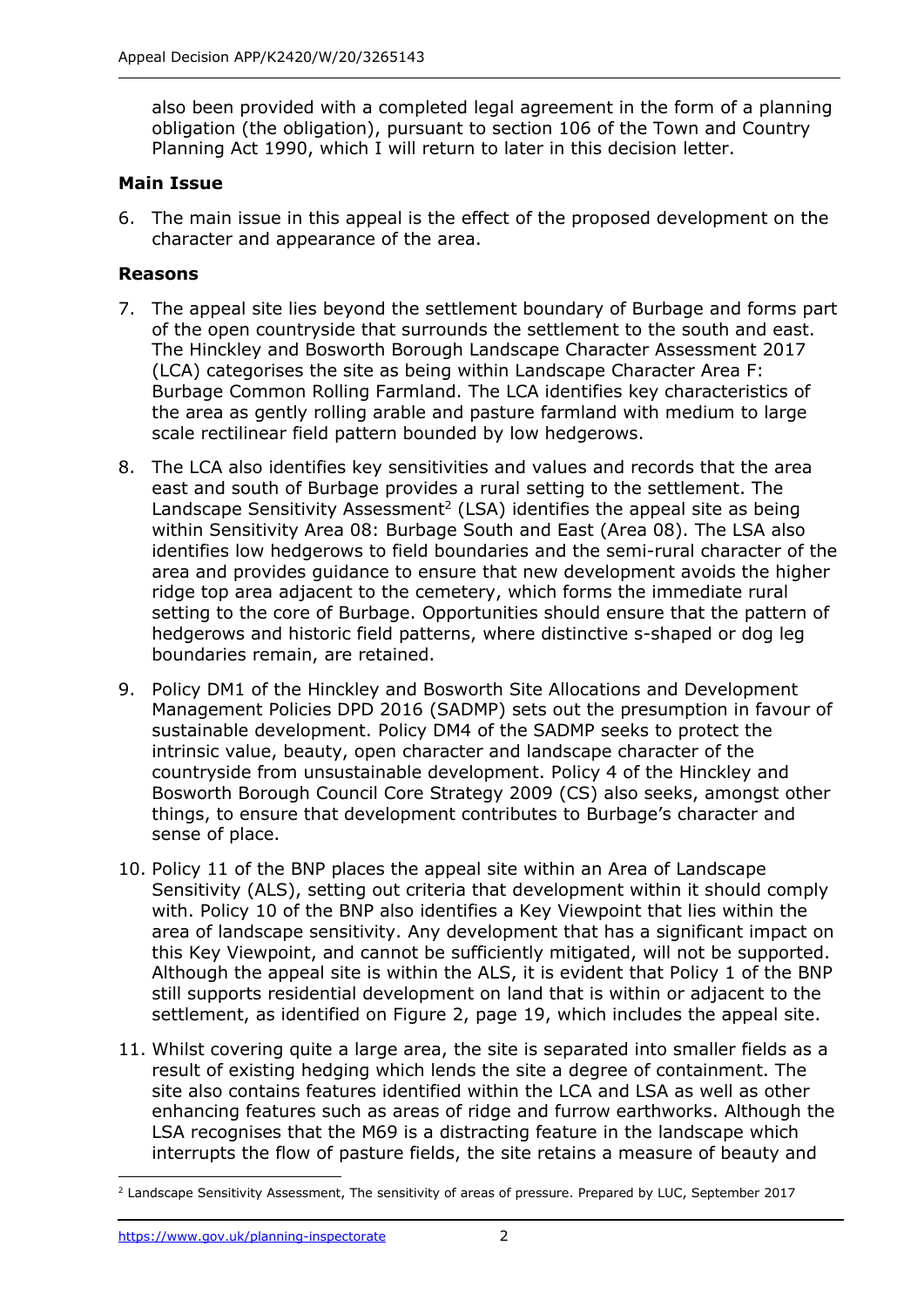its size, relative openness and undeveloped nature forms part of the countryside that contributes towards the rural setting that surrounds Burbage.

- 12. The Council argue that the appeal scheme forms a sprawling peninsular of development across the site which would diminish the sense of containment that the field structure provides. From my visit I was able to appreciate this containment which is largely derived from the hedgerows and trees and to some degree, the levels of the land. Consequently, the majority of the appeal site is not readily visible from public views, save for those areas which back onto existing housing such as dwellings on Lychgate Close and Flamville Road or from footpath U79 that crosses a small portion of the site adjacent to Fosse Close. However, these properties, and indeed others on Lutterworth Road, are readily apparent from within the site and have a suburbanising impact upon its margins.
- 13. Whilst I have carefully considered the Council's landscape evidence, I am not persuaded that the development would lead to a total loss of key features and elements that contribute towards the rural setting of Burbage. I recognise that the proposal is not a field sized development, and clearly hedgerows would need to be removed and the historic field pattern altered or lost. However, a large amount of the existing hedging would be retained and complemented through additional planting. Moreover, at the Hearing was confirmed that to facilitate the development, only 16% of the existing hedgerow would be removed, along with two of 17 trees.
- 14. Furthermore, one must accept that the appeal site is not remote, there is no public access to the vast majority of the site and it is also heavily influenced by the presence of suburban features such as the M69, electricity pylons, existing housing on its fringes and its position adjacent to Lutterworth Road and indeed the built-up area of Burbage. Consequently, I agree with the LSA that the landscape within Area 08 is considered to have an overall low-medium sensitivity to residential development.
- 15. Additionally, although the layout of the proposal is reserved for future consideration, from the illustrative layout<sup>3</sup> it is evident that large areas of the appeal site could remain undeveloped, not only retaining existing ridge and furrow earthworks, and the dog-leg field to the south, but also areas of open space around the southern and eastern fringes of the site so that there would be a transition to its central core where the majority of the development would occur. The intervisibility between the built up area of Burbage and the nucleus of the appeal site would be limited and development on the periphery would adjoin the existing built up area of Burbage.
- 16. Therefore, the areas of open land to be retained ensure that, to a degree, the rural setting of Burbage is preserved. However, one has to accept that development cannot retain every feature of a field that is in agricultural use when houses and essential infrastructure are placed upon it. Nevertheless, the Key Viewpoint identified within Figure 27 of the BNP will not be affected by the development and the church spire would remain a dominant feature within the landscape. Additionally, given its location to the northeast, its distance and intervening landscaping, the development is unlikely to be visible from Burbage cemetery. Furthermore, although part of the containment of the site as a defining feature is likely to be lost through the development, there are

<sup>3</sup> Illustrative Masterplan P17-1701\_96-1 Rev C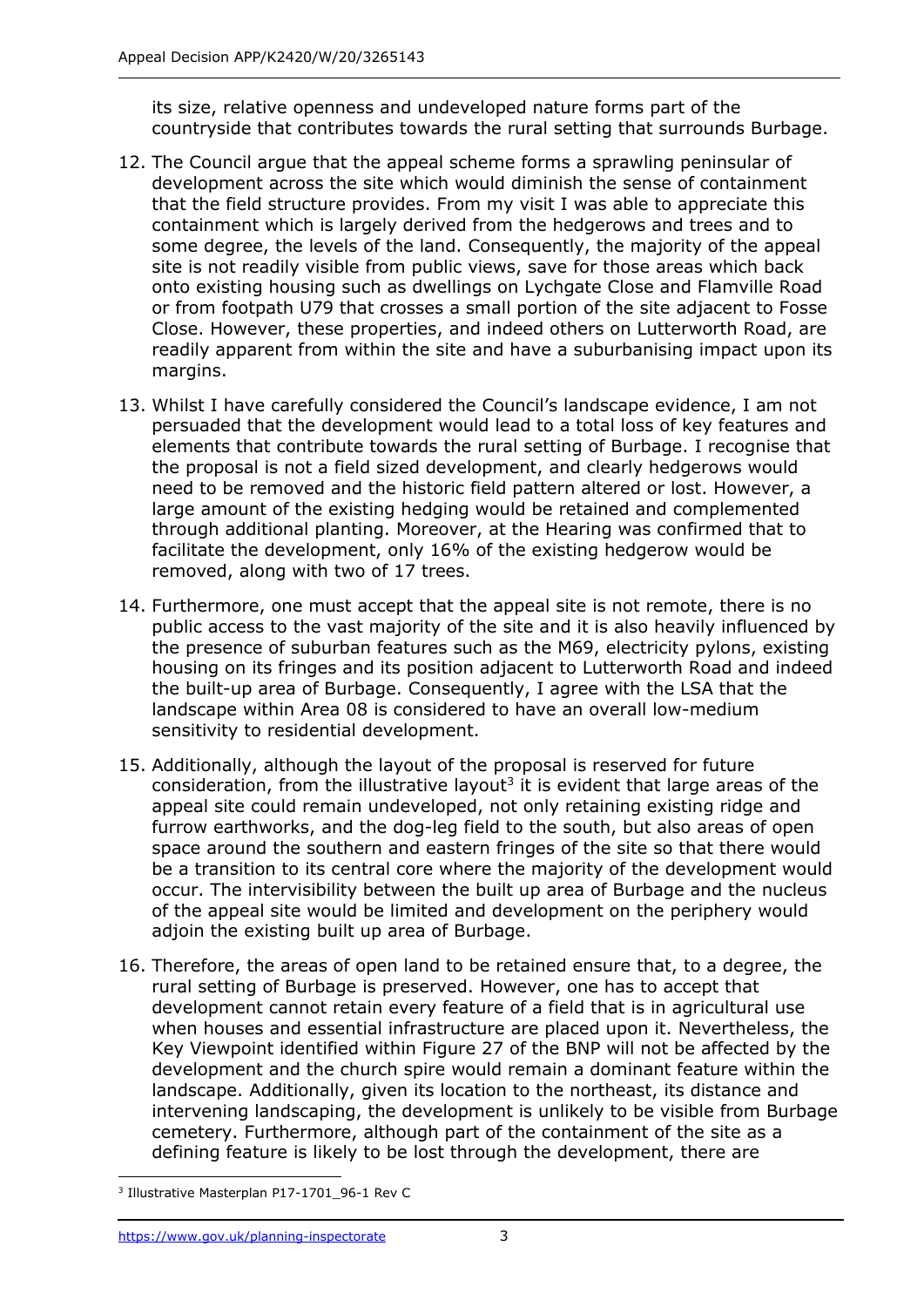opportunities to provide mitigation through the introduction of additional landscaping throughout the site.

17. Nevertheless, whilst the development would be well related to the existing edge of Burbage in terms of proximity and access off Lutterworth Road, it would result in a built form that would inevitably result in a fundamental change to the character of the landscape, from open countryside to a suburban form. Although this harm could be tempered by additional landscaping, the contained layout and amount of development, the change to the character of the land would nonetheless result in some moderate harm to the character and appearance of the area. It would be in conflict with Policy DM4 of the SADMP and Policy 11 of the BNP which seek, amongst other things, to protect the intrinsic value, beauty, open character and landscape character of the countryside from unsustainable development and retain historic field patterns.

## **Other Matters**

- 18. It was brought to my attention that Burbage has acute issues surrounding access to public services such as medical care at the local surgery and pupil places at local schools. It is argued that this has worsened following previous developments that have taken place within Burbage.
- 19. During the determination of the planning application, the Council consulted the NHS<sup>4</sup> on the proposed development. It responded that although there had been a great deal of development within its registration area, it had benefitted from funding under the NHS Capital Scheme and monies from developments in Burbage. It envisages that, taking into account future growth, it will require developing over the recent single storey extension at Burbage Surgery to provide additional accommodation for 399<sup>5</sup> patients. Thus, provided that an adequate financial contribution was secured to further extend the existing surgery at Burbage, no objection to the development was raised. In addition, the Council also consulted the appropriate authority on matters relating to education and again, subject to the appellant making contributions towards primary and secondary school funding, no objection to the development was raised.
- 20. I am acutely aware that the addition of 135 dwellings on the land has the ability to exacerbate the situation regarding the provision of public services. However, given that those services most affected by the development are satisfied with the level of contributions to be provided, I have no reason to disagree with its findings. Moreover, the Council is also satisfied with the appellant's agreement to fund services such as the local library as well as providing and maintaining open and equipped areas of space as part of the development.
- 21. From the ecological evidence that has been provided, the council confirm that the site is not designated as a local wildlife site nor is it covered by any other statutory designations. The appellant is required to provide further areas of grassland within the planning obligation that would result in a net gain for biodiversity. The Council is also satisfied that the grassland turf translocation is an acceptable method to retain and enhance biodiversity at the site. In the absence of substantive evidence to the contrary, I see no reason to disagree

<sup>4</sup> NHS West Leicestershire Clinical Commissioning Group – The Burbage Surgery

<sup>5</sup> Based upon 165 dwellings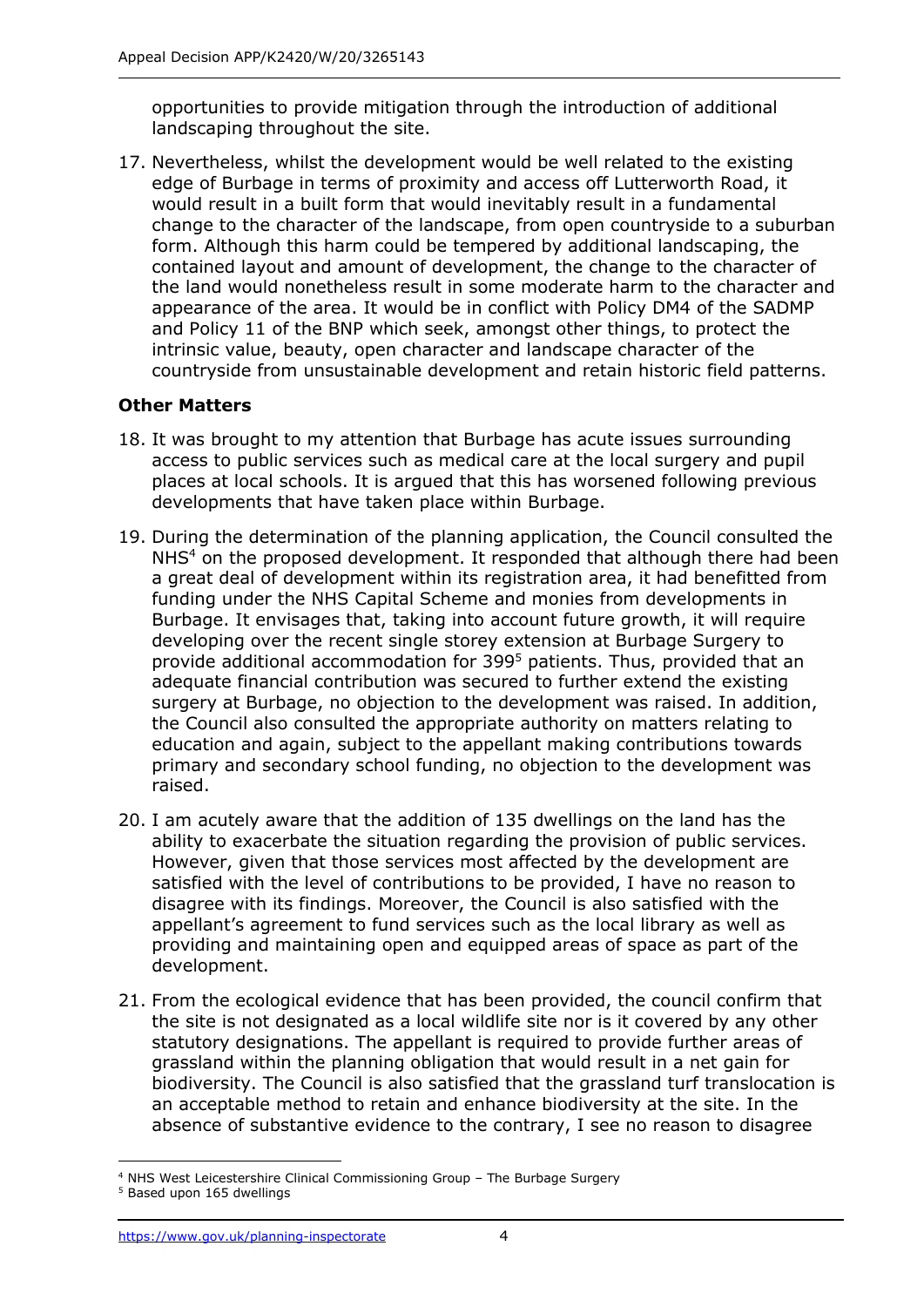with the findings of the ecological assessment that the appeal site is suitable for the proposed development.

- 22. Furthermore, I note the concerns regarding traffic through Burbage and indeed the challenge drivers face entering the A5 trunk road. However, Leicestershire County Council as Local Highway Authority is satisfied that the development would not result in harm to highway safety and from the evidence that has been provided, again I find no reason to disagree with that assessment.
- 23. The Council also refer to the need to provide acoustic fencing adjacent to the M69, which it considers would be similar to the neighbouring development at Passchendaele Drive and would further harm the character of the area and indeed the living conditions of future occupiers of dwellings sited close to the M69. I viewed the acoustic fence on Passchendaele Drive which is a substantial structure that follows the southern boundary of the site and is effective as a barrier to traffic noise. However, the illustrative plan places dwellings proposed within the site set further back than those on Passchendaele Drive, with an open field and buildings to the south separating them from the M69. Therefore, it is envisaged that should noise abatement structures be required, they could be provided through natural features such as bunding. Thus, given these differences, I am satisfied that this matter could be controlled by a condition, such as that suggested by the parties.
- 24. It is evident that a proportion of ridge and furrow earthwork as a nondesignated heritage asset would be lost as a result of the development. However, although it has suffered degradation due to recent agricultural processes, the revised illustrative layout retains much of this landscape feature. Thus, I am satisfied that this particular element of the landscape could be addressed through a condition requiring the recording of archaeological features and finds.
- 25. With regard to carbon emissions, this particular matter would be dealt with at reserved matters stage. However, it should be noted that the suggested conditions require details of electric car charging points.

## *Planning Obligations*

- 26. The planning obligation provided by the parties ensures the delivery of various financial contributions required by Development Plan policies, including Policy DM3 of the SADMP which seeks the provision of infrastructure and delivery. The obligation would secure on-site affordable housing at 20% of the total development, with a tenure split of 75% affordable rented dwellings and 25% intermediate dwellings. This would accord with Policy CS15 of the CS.
- 27. The obligation also ensures that Travel Packs and two bus passes are made available to the first occupants of each new dwelling to encourage the use of sustainable modes of transport. It would also provide a per dwelling financial contribution prior to the first occupation of the first dwelling towards library facilities in Burbage to address the increase in the catchment population.
- 28. The obligation would require a financial contribution towards off-site open space with the focus on providing and maintaining specific facilities at Burbage Common, Britannia Road Recreation Ground and/or Hinckley Road Recreation Ground. It would also ensure the provision and maintenance of open space within the development. Both elements would be in accordance with Policy 19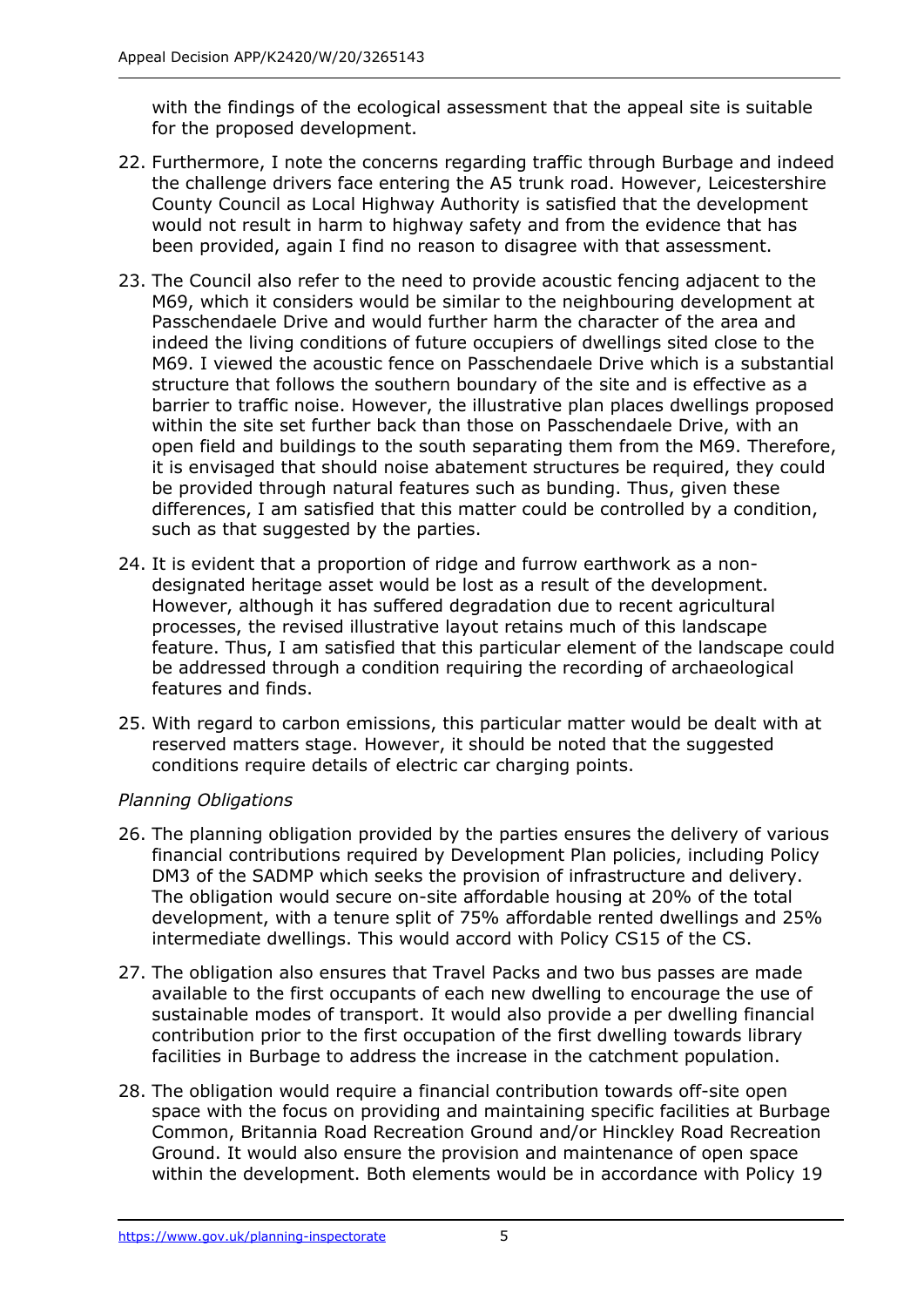of the CS which seeks Green Space and Play Provision as part of development proposals.

- 29. The appellant will also be required to provide contributions towards a biodiversity gain scheme, and waste management. Additional contributions towards education and health facilities as discussed above will be required. The figures are based on calculations informed by the likely number of people generated by the development. The health facilities contribution would be made prior to the first occupation of the first dwelling while the education contribution would be staggered, with the first payment of 50% prior to the first occupation of the first dwelling and the remaining 50% prior to the first occupation of 50% of the dwellings.
- 30. Given the policy requirements and the infrastructure needs arising from the development, I am satisfied that all of the above obligations are necessary to make the development acceptable in planning terms, directly related to the development, and fairly and reasonably related in scale and kind to the development. They would accord with Regulation 122 of the Community Infrastructure Levy Regulations 2010 (as amended). Therefore, I can take all of the proposed obligations into account as part of my decision.

## *Housing Land Supply*

- 31. The Framework states at paragraph 11 that plans and decisions should apply a presumption in favour of sustainable development. It continues at paragraph 11 d) ii, stating that where the policies which are the most important for determining the planning application are considered out-of-date, planning permission should be granted unless any adverse impacts of doing so would significantly and demonstrably outweigh the benefits, when assessed against the policies in the Framework taken as a whole.
- 32. Footnote 8 of the Framework confirms that in considering whether the policies that are most important are indeed out-of-date, this includes, for applications involving the provision of housing, situations where the local planning authority cannot demonstrate a five year supply of deliverable housing sites. In this instance, the Council agree through the Statement of Common Ground that it cannot demonstrate a five year supply of deliverable housing sites<sup>6</sup>. Consequently, although the shortfall may not be considered significant and the parties differ over the reasons for some of the policies from the Development Plan being out of date, the weight to be given to the policies and any conflict with them, the lack of a five year supply of deliverable housing sites alone engages the tilted balance in paragraph 11 d) of the Framework.

## **Overall Balance**

- 33. The development would bring forward benefits through the provision of 135 dwellings, 20% of which would be affordable. This level of additional housing in the Borough would go some way to addressing the Council's identified housing delivery supply shortfall, in an area that has good access to existing services and facilities. To these particular matters I would afford significant weight.
- 34. There would also be economic benefits through the construction of the dwellings and the contribution to the local economy through the likely spending of future residents in the local area. The development is also likely to be

<sup>6</sup> Paragraph 8.15 of the SoCG records that the Council has 4.44 years of deliverable housing sites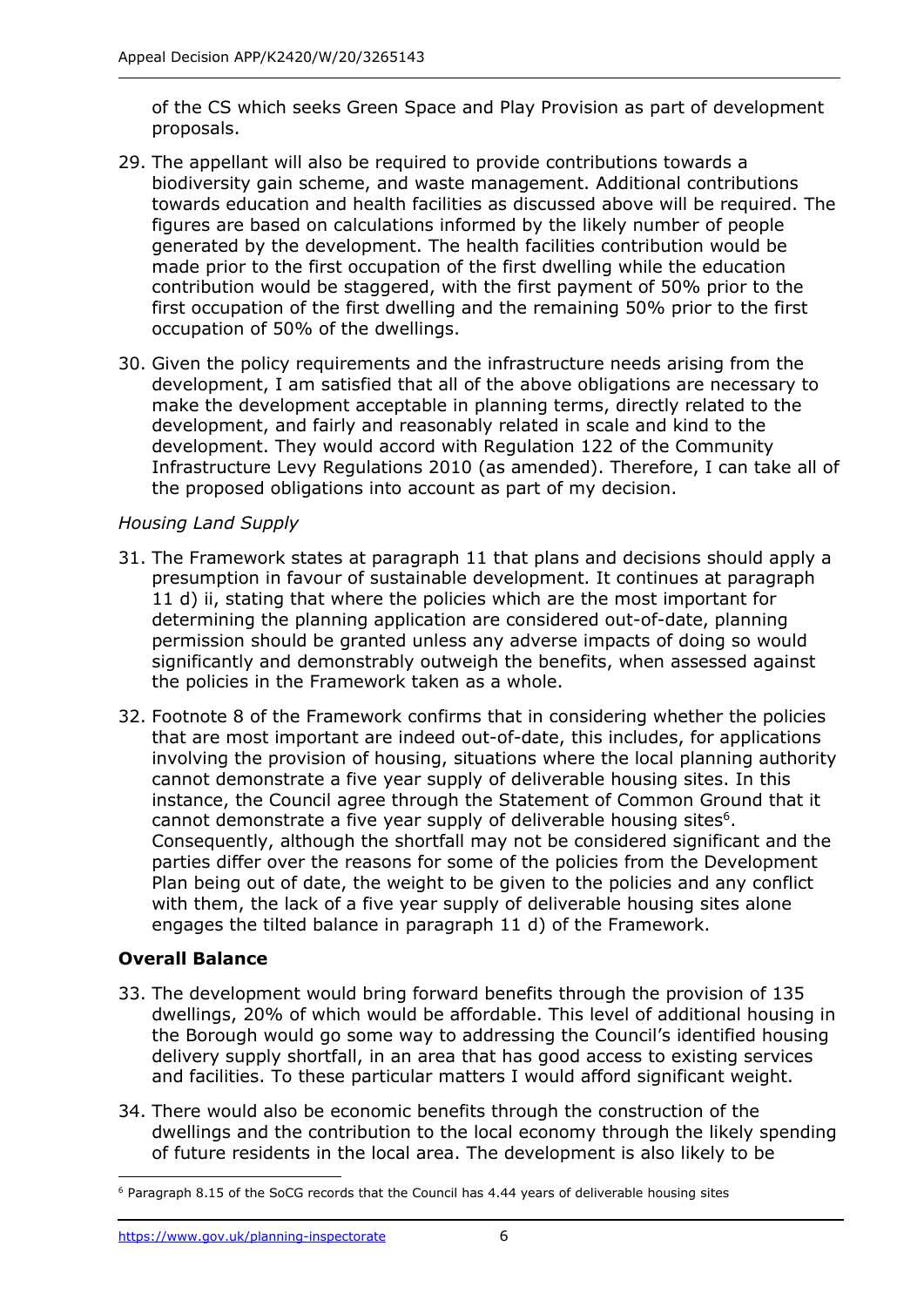brought forward relatively quickly given the reduced time agreed by the appellant to submit reserved matters details to the Council for its consideration. These matters would attract moderate weight in my decision.

- 35. The contributions for infrastructure provision secured through the planning obligation would only be necessary to make the development acceptable in planning terms and thus, this aspect is a neutral factor in the case rather than a benefit.
- 36. The Council cannot demonstrate a five year supply of deliverable housing sites and therefore the policies that are the most important for the determination of the application are deemed to be out-of-date. However, this does not mean they do not apply and, overall, the proposal conflicts with the development plan as a whole. Nevertheless, for the reasons already given, the development would have only a modest adverse impact on the character and appearance of the countryside. As a result, the conflict with Policy DM4 of the SADMP and Policy 11 of the BNP is a matter of moderate weight against the scheme in this instance. Consequently, the adverse impacts of the development would not significantly and demonstrably outweigh its benefits.
- 37. Thus, taking these matters together, the adverse impacts of granting planning permission would not significantly and demonstrably outweigh the benefits. As a result, the application of paragraph 11 d) of the Framework indicates that permission should be granted, when assessed against the policies in the Framework taken as a whole.

## **Conditions**

- 38. The Parties have provided a number of conditions within the Statement of Common Ground which I have considered in accordance with the Framework and the national Planning Practice Guidance. In the interest of precision and enforceability, in some instances I have amended or reworded the conditions.
- 39. The standard time condition (1) for the approval of reserved matters has been reduced to 18 months to ensure that the development is brought forward quickly. Both parties agree to this measure and I have nothing before me to suggest that this is not a reasonable approach to deliver housing for the Borough.
- 40. Details of the reserved matters (2) must be submitted and approved in writing by the Council and any reserved matters application shall be accompanied by a scheme detailing the appropriate housing mix (3) in accordance with the Council's adopted Development Plan. The approved plans (4 & 5) should be specified to provide certainty.
- 41. In the interest of highway safety, the following matters must be agreed with the Council; the access arrangement (6) must be implemented in full and vehicular visibility splays provided (7) before the development is occupied. Drainage (8) details must also be provided to ensure that surface water does not drain onto the highway. The new access shall not be used for more than one month unless existing and redundant accesses (10) onto Lutterworth Road have been permanently closed. A construction management plan (11) must also be agreed, to include such matters as wheel washing facilities and vehicle parking provision.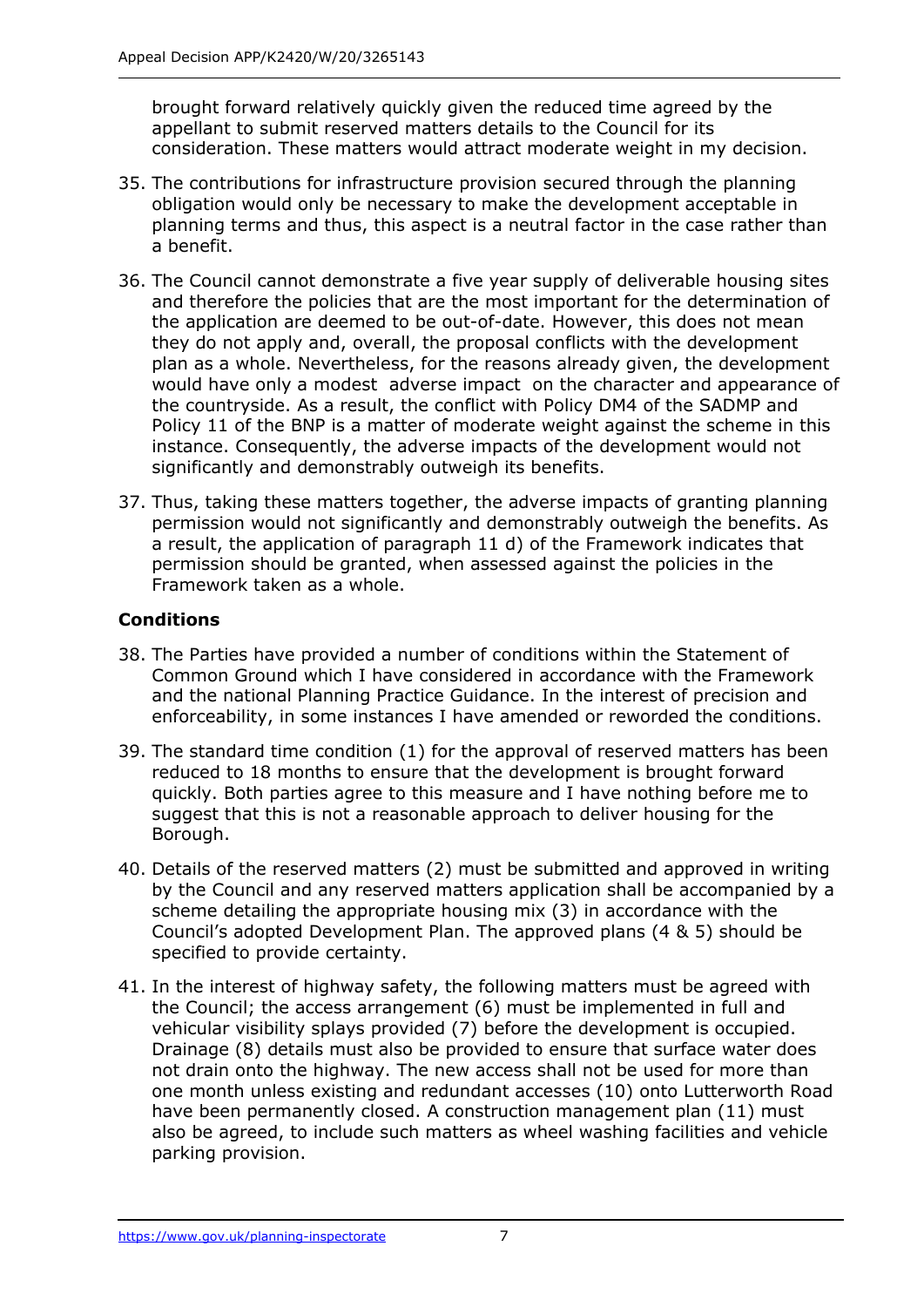- 42. To promote sustainable modes of transport, a travel plan (9) shall be agreed with the Council. In the interest of visual amenity, details of waste and recycling storage and collection across the site (32) shall be agreed with the Council. Occupiers of the dwellings will also be provided with a Waste Minimisation and Recycling Pack (33) to promote sustainable waste management behaviours.
- 43. In the interest of public amenity, a scheme for the treatment of the public right of way (12) must be agreed with the Council and no trees or shrubs shall be planted within one metre of the right of way (13) and any changes along its boundary must also be agreed with the Council (14), together with a signage scheme (15).
- 44. To protect trees on the site, a tree protection plan (16) shall be agreed with the Council and none of the trees and hedges to be retained shall be removed or worked upon other than in accordance with the approved plans and replaced if they die or become diseased (17). All landscaping within the public open space and adjacent to its boundaries shall also use native species (22).
- 45. In order to protect wildlife at the site, the development is to be carried out in accordance with the agreed Ecological Mitigation Strategy (18) and details of the grassland turf translocation methodology (19) and an updated Biodiversity Metric Calculation (20) shall be agreed with the Council.
- 46. In the interest of the living conditions of future occupiers of the proposed dwellings, a scheme of protection from noise from the M69 (21) and a Construction Environment Management Plan (25) shall be agreed with the Council. The hours of construction shall also be restricted (26). In addition, details of finished floor levels (31) will also be submitted to the Council for consideration.
- 47. In order to protect human health, an investigation into potential land contamination (23) shall be submitted to the Council for consideration. Should any contamination not previously identified be found to be present at the site, it must be reported to the Council via an addendum to the initial investigation with details of remediation (24).
- 48. To prevent flooding at the site, the development shall be carried out in accordance with a scheme for the management of surface water drainage details and (27) and its maintenance (29) at the site. Additionally, a scheme for the management of surface water (28) shall also be agreed with the Council.
- 49. To allow the proper investigation and recording of potential archaeology at the appeal site, a programme of archaeological work (30) will be agreed with the Council. Details of the provision of electronic communications infrastructure to serve the development (34) shall also be submitted to the Council for its consideration.
- 50. The revised Framework requires at paragraph 131 that new streets are treelined. The parties agreed that this matter could be added to the existing reserved matters condition (2) which I have done. The parties also suggested a further condition requiring a Travel Pack to be provided, informing future residents of sustainable transport options in the area. However, as this matter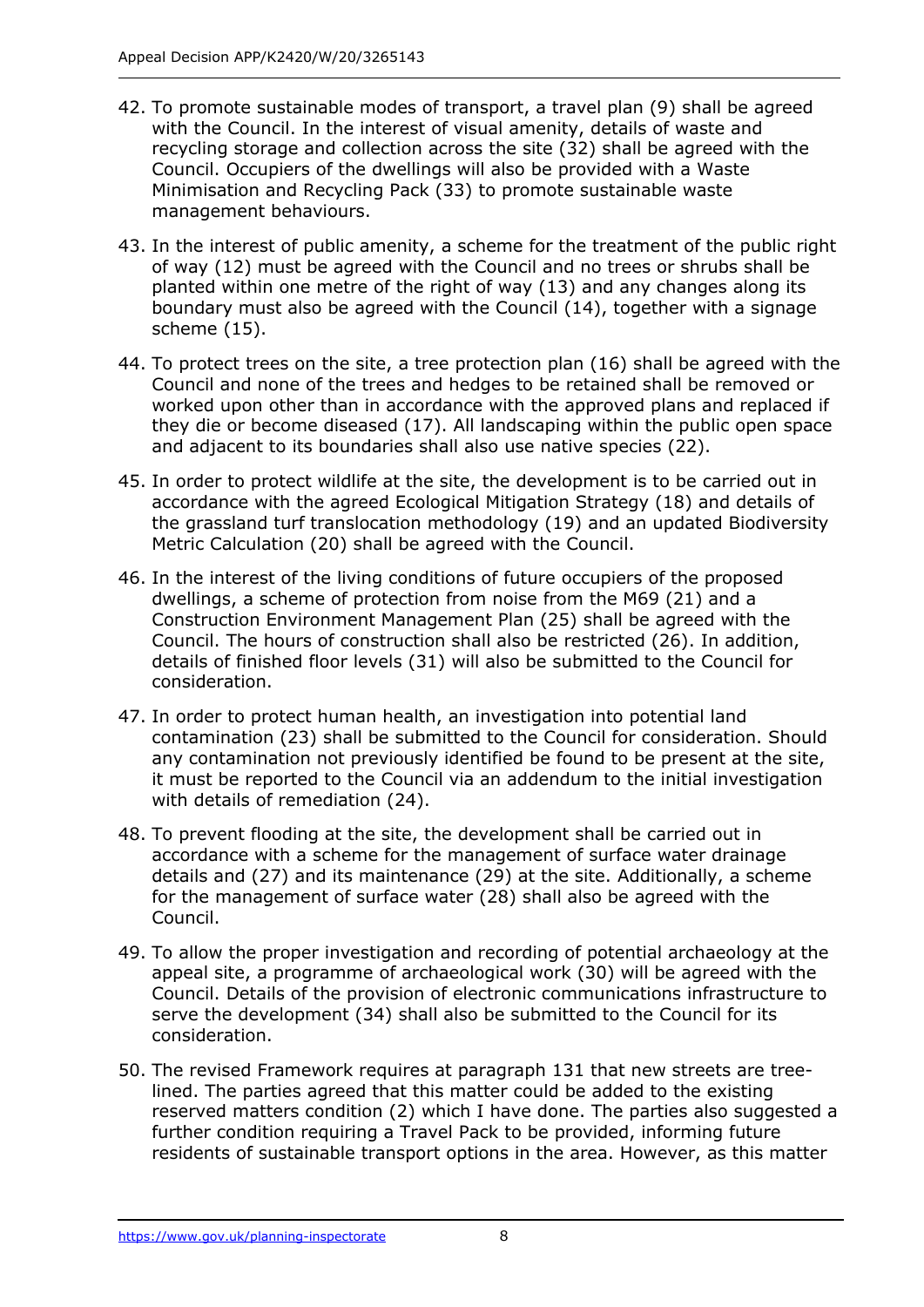is within the planning obligation, there is no requirement to repeat it as a planning condition.

## **Conclusion**

51. Thus, for the reasons given above, and having regard to the Development Plan and the Framework, when read as a whole, the appeal is allowed.

*Graham Wyatt*

## **INSPECTOR**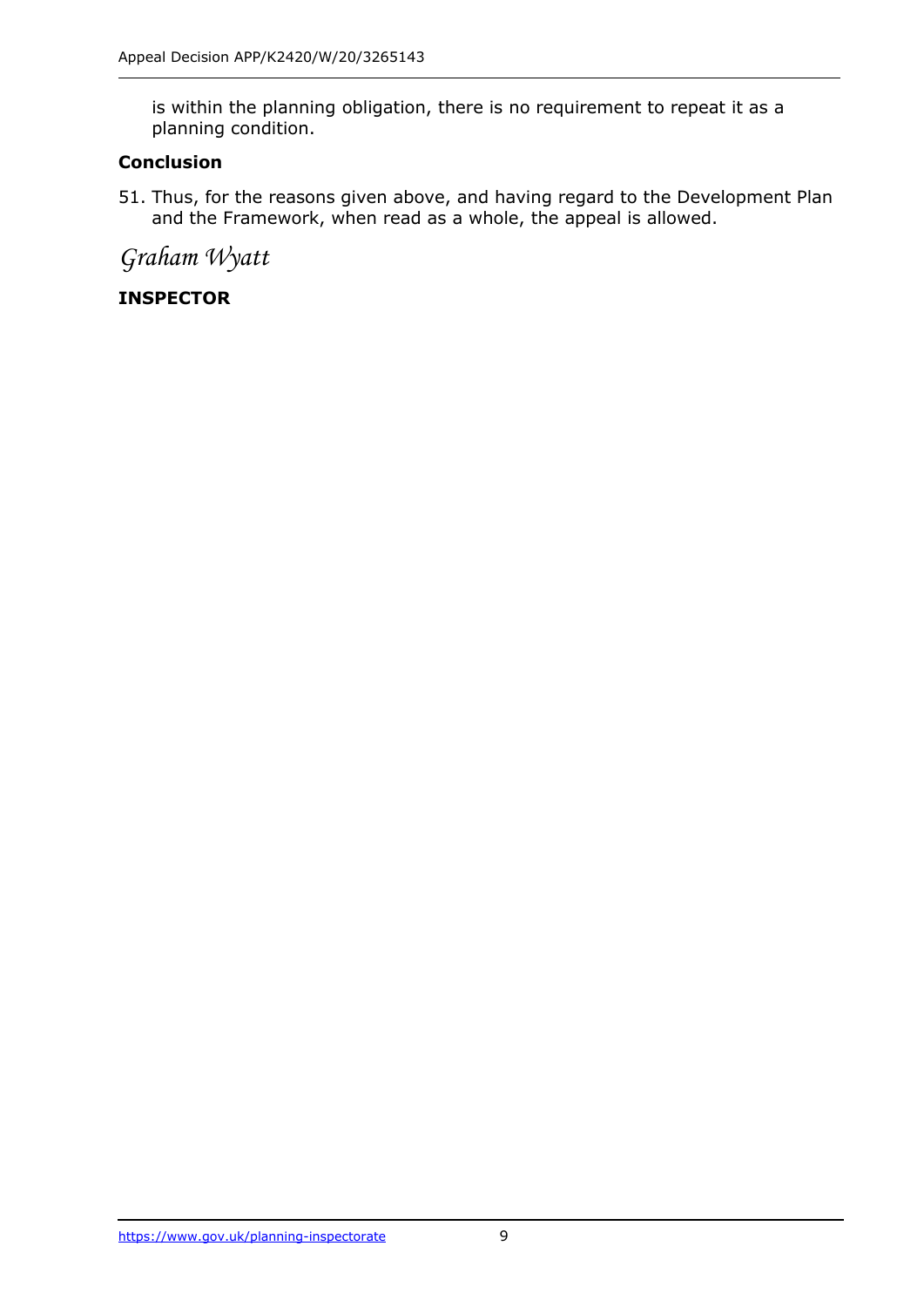### **APPEARANCES**

#### **FOR THE APPELLANT**

| Counsel - No 5 Chambers |
|-------------------------|
| Pegasus Group           |
| Pegasus Group           |
| Pegasus Group           |
| Pegasus Group           |
|                         |

#### **FOR THE COUNCIL**

| Counsel - No 5 Chambers              |
|--------------------------------------|
| Crestwood Environmental              |
| Aitchison Raffety Group              |
| Hinkley and Bosworth Borough Council |
|                                      |

#### **INTERESTED PARTIES**

| <b>Councillor Paul Williams</b> | Hinckley and Bosworth Borough Council |
|---------------------------------|---------------------------------------|
| Mr Daniel Smith                 | Local Resident                        |

#### **DOCUMENTS**

As a result of the hearing being undertaken virtually, the following documents were provided electronically:

Addendum Statement of Case, Pegasus Group, July 2021 BC P17-1701

Planning Obligation dated 25 August 2021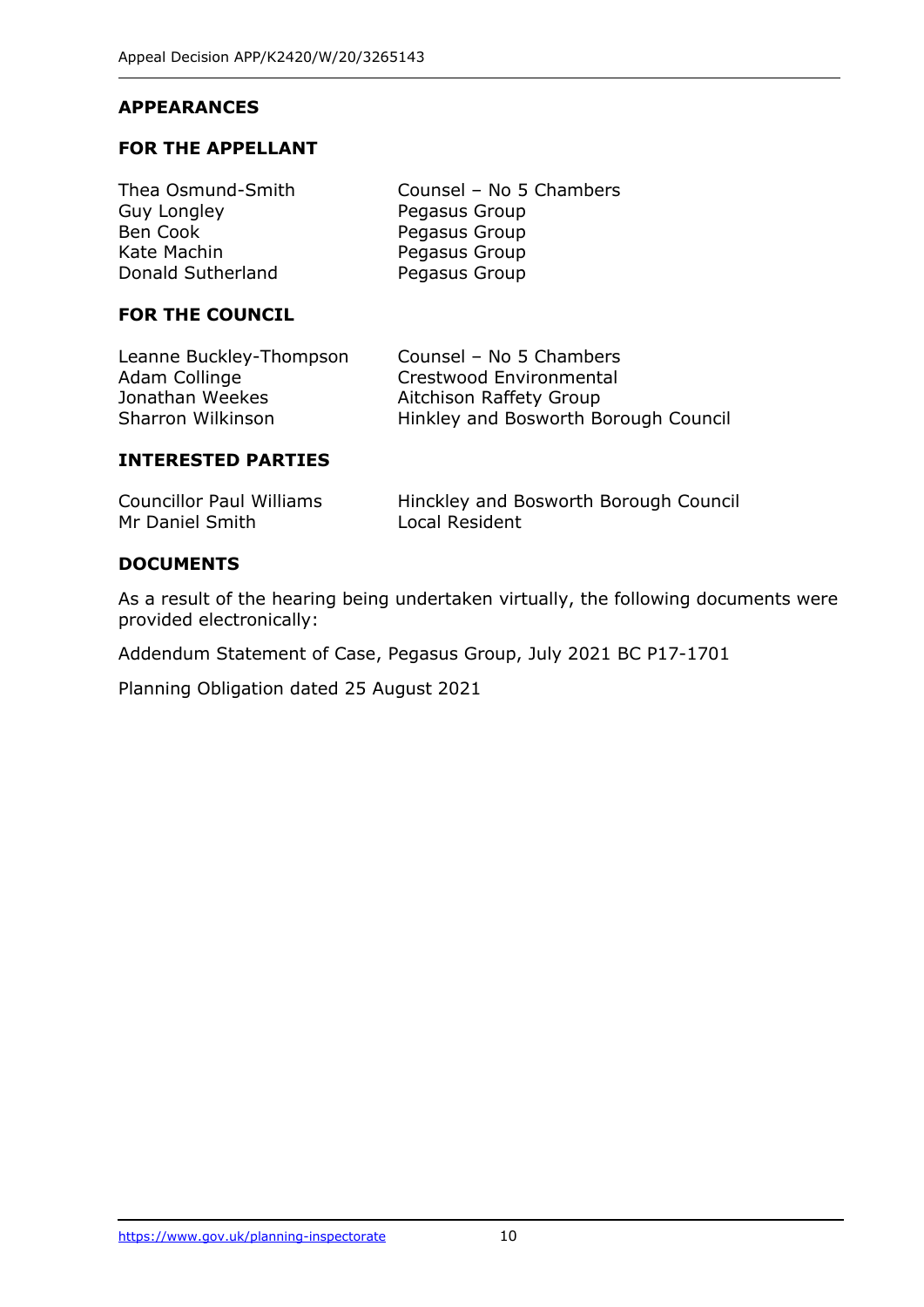#### **Schedule of Conditions**

- 1. The application for the approval of reserved matters shall be made within 18 months from the date of this permission and the development shall be begun not later than one year from the date of approval of the last of the reserved matters to be approved.
- 2. No development shall be commenced until plans and particulars of "the reserved matters" referred to in the above conditions relating to the:

a) appearance of the development including the aspects of a building or place that determine the visual impression it makes, including proposed materials and finishes

b) landscaping of the site including tree lined streets in accordance with paragraph 131 of the National Planning Policy Framework, the treatment of private and public space to enhance or protect the site's amenity through hard (boundary treatments) and soft measures and details of boundary planting to reinforce the existing landscaping at the site edges c) layout of the site including, the location of electric vehicle charging points, the way in which buildings, routes and open spaces are provided and the relationship of these buildings and spaces outside the development. This should include a design statement that sets out how consideration has been given to lower density to edges of site and higher density along main routes. d) scale of each building proposed in relation to its surroundings.

have been submitted to and approved, in writing, by the Local Planning Authority. The development shall be carried out in accordance with the approved details.

- 3. The submission of any Reserved Matters dealing with Layout shall be accompanied by a scheme which details the proposed market housing mix for the development which should be in accordance with the Council's adopted Development Plan and the housing needs of the area. The development shall then be completed in accordance with the approved details.
- 4. The development hereby permitted shall not be carried out otherwise than in complete accordance with the submitted application details, as follows:
	- a) Site Location Plan DRWG: P17-1701\_04 REV C received 5 August 2020
	- b) Proposed Access ADC2041-DR-004 P2
- 5. The reserved matters shall be implemented in general accordance with Illustrative masterplan P17-1701\_96-1 | REV: C received on the 5 August 2020
- 6. No part of the development hereby permitted shall be occupied until such time as the access arrangements shown on ADC drawing number ADC2041- DR-004-P2 Proposed Access Junction Layout have been implemented in full and permanently retained thereafter.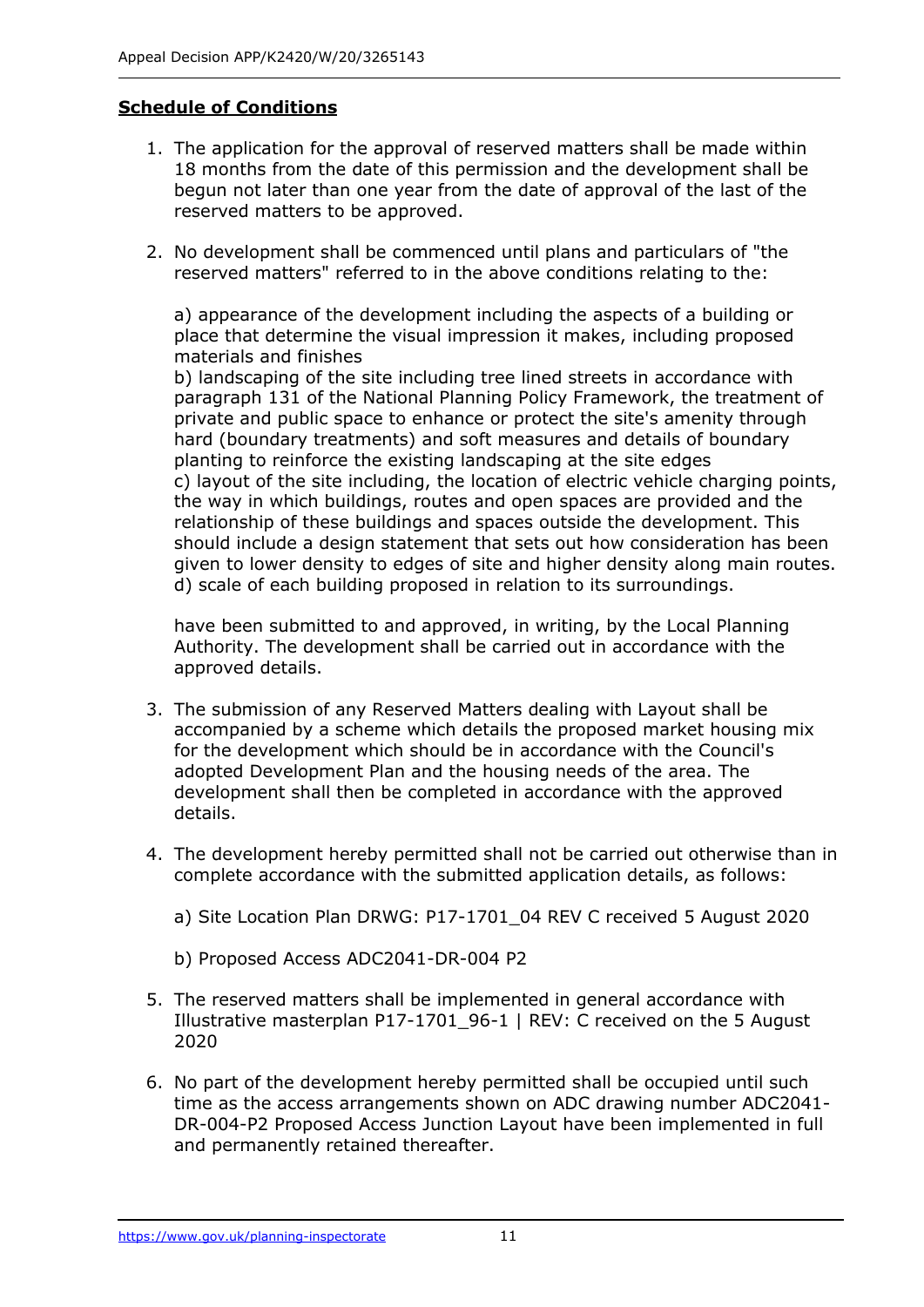- 7. No part of the development hereby permitted shall be occupied until such time as vehicular visibility splays of 2.4 metres by 59 metres; have been provided at the site access. These shall thereafter be permanently maintained with nothing within those splays higher than 0.6 metres above the level of the adjacent footway/verge/highway.
- 8. No part of the development hereby permitted shall be occupied until such time as highway drainage details have been provided to and approved in writing by the Local Planning Authority. Thereafter surface water shall not drain into the Public Highway and shall be so maintained.
- 9. No part of the development hereby permitted shall be first occupied until a/an amended framework/full Travel Plan which sets out actions and measures with quantifiable outputs and outcome targets has been submitted to and agreed in writing by the Local Planning Authority. Thereafter the agreed Travel Plan shall be implemented in accordance with the approved details.
- 10.The new vehicular access(es) hereby permitted shall not be used for a period of more than one month from being first brought into use unless any existing vehicular access(es) on B578 Lutterworth Road that become redundant as a result of this proposal have been closed permanently and reinstated in accordance with details first submitted to and agreed in writing by the Local Planning Authority.
- 11.No development shall commence on the site until such time as a construction traffic management plan, including as a minimum details of wheel cleansing facilities, vehicle parking facilities, and a timetable for their provision, has been submitted to and approved in writing by the Local Planning Authority. The construction of the development shall thereafter be carried out in accordance with the approved details and timetable.
- 12.No development shall take place until a scheme for the treatment of the Public Right(s) of Way has been submitted to and approved in writing by the Local Planning Authority. Such a scheme shall include provision for management during construction, surfacing, width, structures, signing and landscaping, together with a timetable for its implementation. Thereafter, the development shall be carried out in accordance with the agreed scheme and timetable.
- 13.No trees or shrubs should be planted within 1 metre of the edge of the Public Rights of Way. Any trees or shrubs planted alongside a Public Right of Way should be non-invasive species.
- 14.Prior to construction, changes to existing boundary treatments running alongside the Public Rights of Way must be approved by the Local Planning Authority in accordance with the principles set out in the Leicestershire County Council's Guidance Notes for Developers.
- 15.Prior to the completion of the development, a signing scheme in respect of the Public Rights of Way should be formulated by the developer and approved by the Local Planning Authority in accordance with the principles set out in the Leicestershire County Council's Guidance Notes for Developers.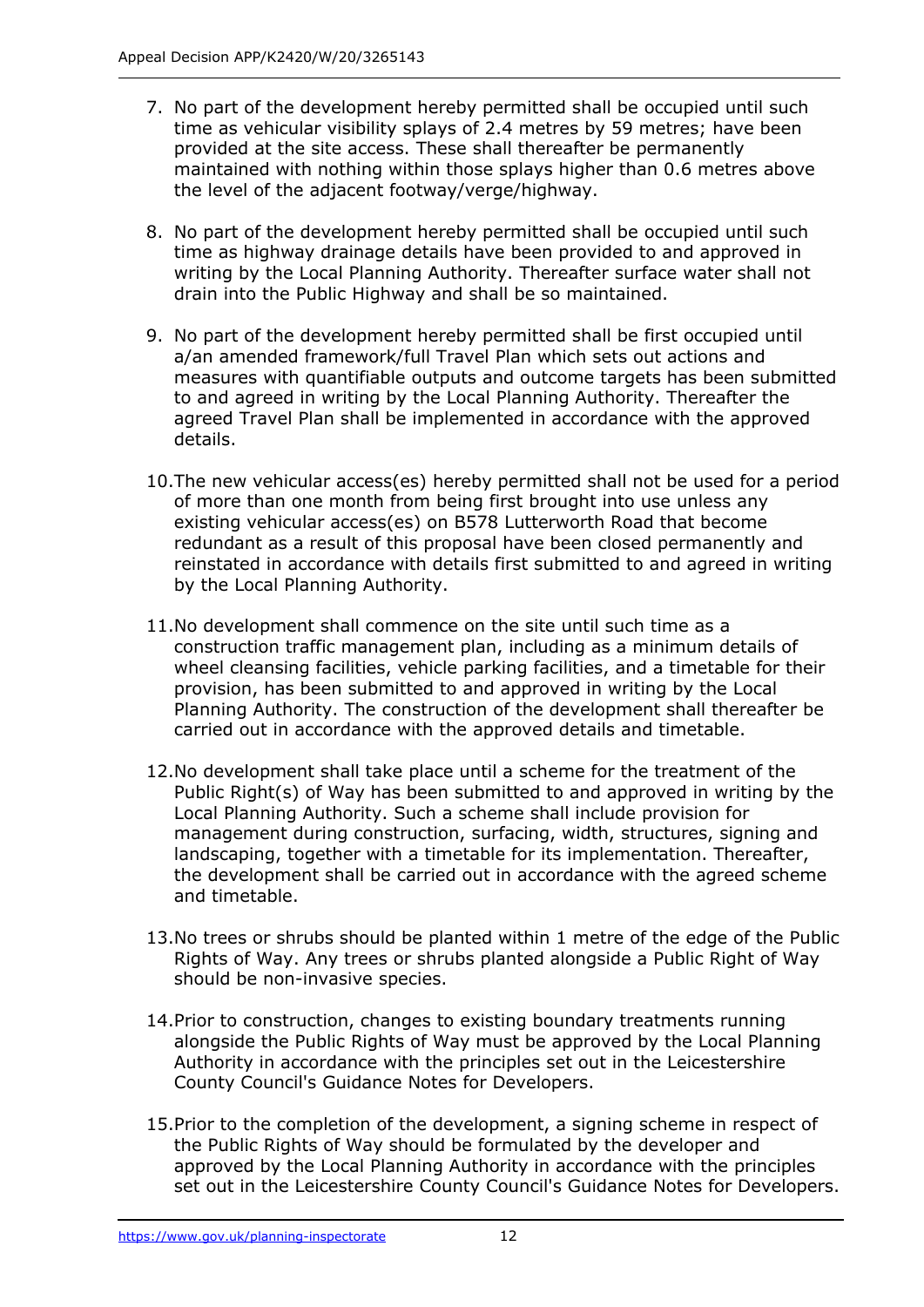The development shall be carried out in accordance with the approved scheme and permanently retained thereafter.

- 16.Before any development commences on the site, including site works of any description, a Tree Protection Plan prepared by a suitably qualified arboriculturist shall be submitted to and approved in writing by the local planning authority. The plan shall include protective barriers to form a secure construction exclusion zone and root protection area in accordance with British Standard 5837:2012 Trees in relation to design, any trenches for services are required within the fenced-off areas, they shall be excavated and back-filled by hand and any tree roots or clumps of roots encountered with a diameter of 25cm or more shall be left un-severed. The development shall be implemented in accordance with the approved Tree Protection Plan.
- 17.During the construction period, none of the trees or hedges indicated to be retained shall be cut down, uprooted or destroyed, nor shall be topped or lopped other than in accordance with the approved plans, without the written approval of the Local Planning Authority. If any of the trees or hedges to be retained are removed, uprooted or destroyed or dies, a replacement shall be planted at the same place and that tree or hedge shall be of such size and species, and shall be planted at such time, as maybe specified in writing by the Local Planning Authority.
- 18.The development shall be carried out in full accordance with the Focus Environmental Consultants Ecological Mitigation Strategy dated July 2020 ref 1459.
- 19.Development shall not commence until details of the of the grassland turf translocation methodology have been provided and agreed with the LPA. Development that would result in the loss of the grassland shown on 'Ecological Mitigation and Enhancement Plan dated July 2020 ref: 1459, as to be translocated cannot take place until the turf has been translocated in accordance with the agreed methodology. The translocation methodology should include details of locations and pre-translocation preparation of donor and receptor sites, method of translocation (which must be done in one operation without turf storage), monitoring and aftercare. The development shall be carried out in complete accordance with the agreed grassland turf translocation methodology.
- 20.Any Reserved Matters application considering matters of layout shall be accompanied by an updated Biodiversity Metric Calculation, demonstrating that the layout does not result in a net unit change that exceeds -21.51 habitat units and -1.46 hedgerow units as a result of the development carried out within the site identified on the submitted site location plan.
- 21.Development shall not begin until a scheme for protecting the proposed dwellings from noise from the M69 Motorway has been submitted to and approved by the Local Planning Authority; and all works which form part of the scheme shall be completed before any of the permitted dwellings are first occupied and permanently retained thereafter.
- 22.All landscape planting used within the public open space and adjacent to the boundaries of the site shall be native species only.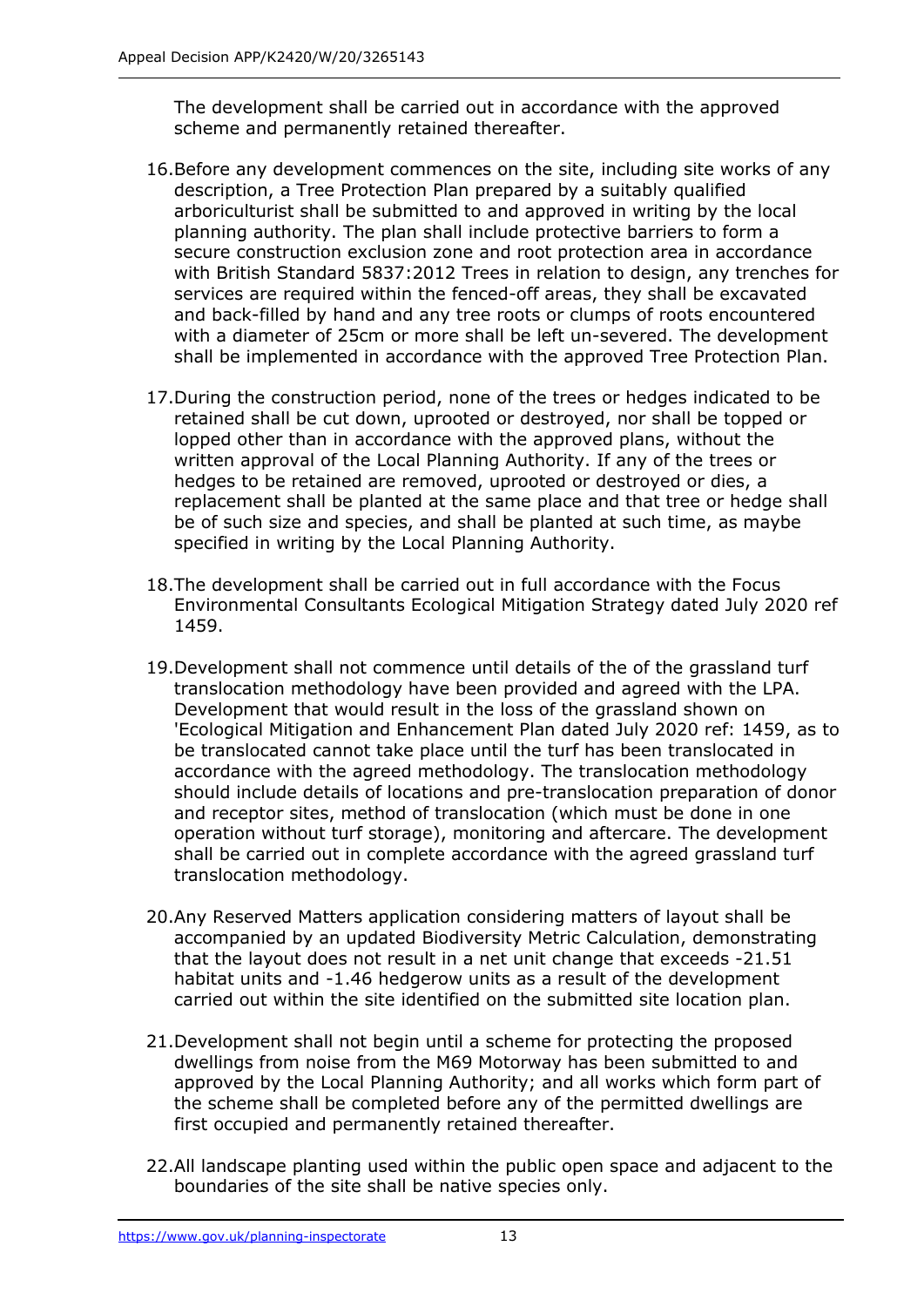- 23.No development approved by this permission shall be commenced until a scheme for the investigation of any potential land contamination on the site has been submitted in writing to and agreed in writing by the Local Planning Authority which shall include details of how any contamination shall be dealt with. The approved scheme shall be implemented in accordance with the agreed details and any remediation works so approved shall be carried out prior to the site first being occupied.
- 24.If, during development, contamination not previously identified is found to be present at the site, no further development shall take place until an addendum to the scheme for the investigation of all potential land contamination is submitted in writing to and approved in writing by the Local Planning Authority which shall include details of how the unsuspected contamination shall be dealt with. Any remediation works so approved shall be carried out prior to the first dwelling being occupied.
- 25.Prior to commencement of development a Construction Environmental Management Plan (CEMP) shall be submitted to and agreed in writing by the Local Planning Authority. The plan shall detail how, during the site preparation and construction phase of the development, the impact on existing and proposed residential premises and the environment shall be prevented or mitigated from dust, odour, noise, smoke, light and land contamination. The plan shall detail how such controls will be monitored. The CEMP will provide a procedure for the investigation of complaints. The agreed details shall be implemented throughout the course of the development.
- 26.Construction work of the development, hereby permitted, shall not take place other than between the hours of 07:30 hrs and 18:00 hrs on weekdays and 08:00 hrs and 13:00 hrs on Saturdays and at any time on Sundays and Public Holidays.
- 27.Development shall not begin until surface water drainage details and calculations, incorporating sustainable drainage principles (SuDS) have been submitted to and approved in writing by the local planning authority. The approved scheme shall be implemented in accordance with the full details prior to the completion of development and retained thereafter.
- 28.Prior to commencement of development details in relation to the management of surface water on site during construction of the development shall be submitted to, and approved in writing by, the Local Planning Authority. Details should demonstrate how surface water will be managed on site to prevent an increase in flood risk during the various construction stages of development from initial site works through to completion. This shall include temporary attenuation, additional treatment, controls, maintenance and protection. Details regarding the protection of any proposed infiltration areas should also be provided. The approved scheme shall be implemented in accordance with the full details prior to the completion of development and retained thereafter.
- 29.Prior to commencement of development details in relation to the long term maintenance of the sustainable surface water drainage system on the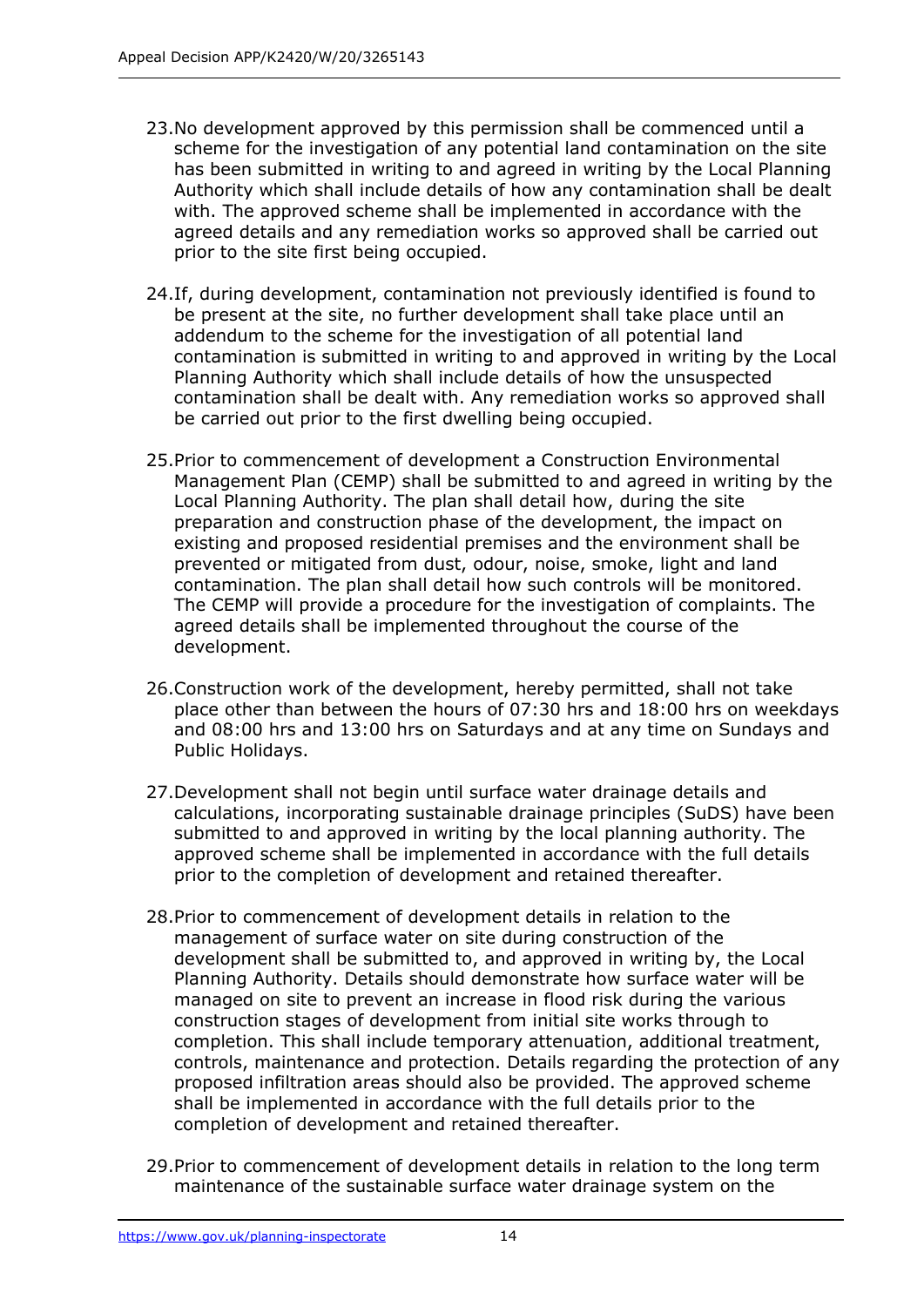development shall be submitted to and approved in writing by the Local Planning Authority. Details of the SuDS Maintenance Plan should include for routine maintenance, remedial actions and monitoring of the separate elements of the system and should also include procedures that must be implemented in the event of pollution incidents within the development site. The approved scheme shall be implemented in accordance with the full details prior to the completion of development and retained thereafter.

- 30.No development shall take place/commence until a programme of archaeological work, comprising further post-determination trial trenching, specific metal-detecting and as necessary targeted archaeological investigation. The full programme and timetable will be detailed within a Written Scheme of Investigation, submitted to and approved by the local planning authority in writing. The scheme shall include an assessment of significance and research questions; and:
	- The programme and methodology of site survey, investigation and recording (including assessment of results and preparation of an appropriate mitigation scheme)
	- The programme for post-investigation assessment
	- Provision to be made for analysis of the site investigation and recording
	- Provision to be made for publication and dissemination of the analysis, interpretation and presentation of the site investigation
	- Provision to be made for archive deposition of the analysis and records of the site investigation
	- Nomination of a competent person or persons/organisation to undertake the works, with particular reference to the metal detecting survey, as set out within the Written Scheme of Investigation.

No development shall take place other than in accordance with the Written Scheme of Investigation approved through condition.

- 31.No development shall commence on site until such time as the existing and proposed ground levels of the site, and proposed finished floor levels have been submitted to and agreed in writing by the local planning authority. The development shall then be implemented in accordance with the approved details.
- 32.No development shall commence on site until a scheme that makes provision for waste and recycling storage and collection across the site has been submitted in writing to and approved in writing by the Local Planning Authority. The details should address accessibility to storage facilities and adequate collection point space at the adopted highway boundary. The approved scheme shall be implemented in accordance with the agreed details.
- 33.Upon occupation of each individual residential property on the development, residents shall be provided with a 'Waste Minimisation and Recycling Pack'. The details of this Pack shall be first agreed in writing by the Local Planning Authority (in consultation with Leicestershire County Council) and shall provide information to residents about sustainable waste management behaviours. As a minimum, the Pack shall contain the following: